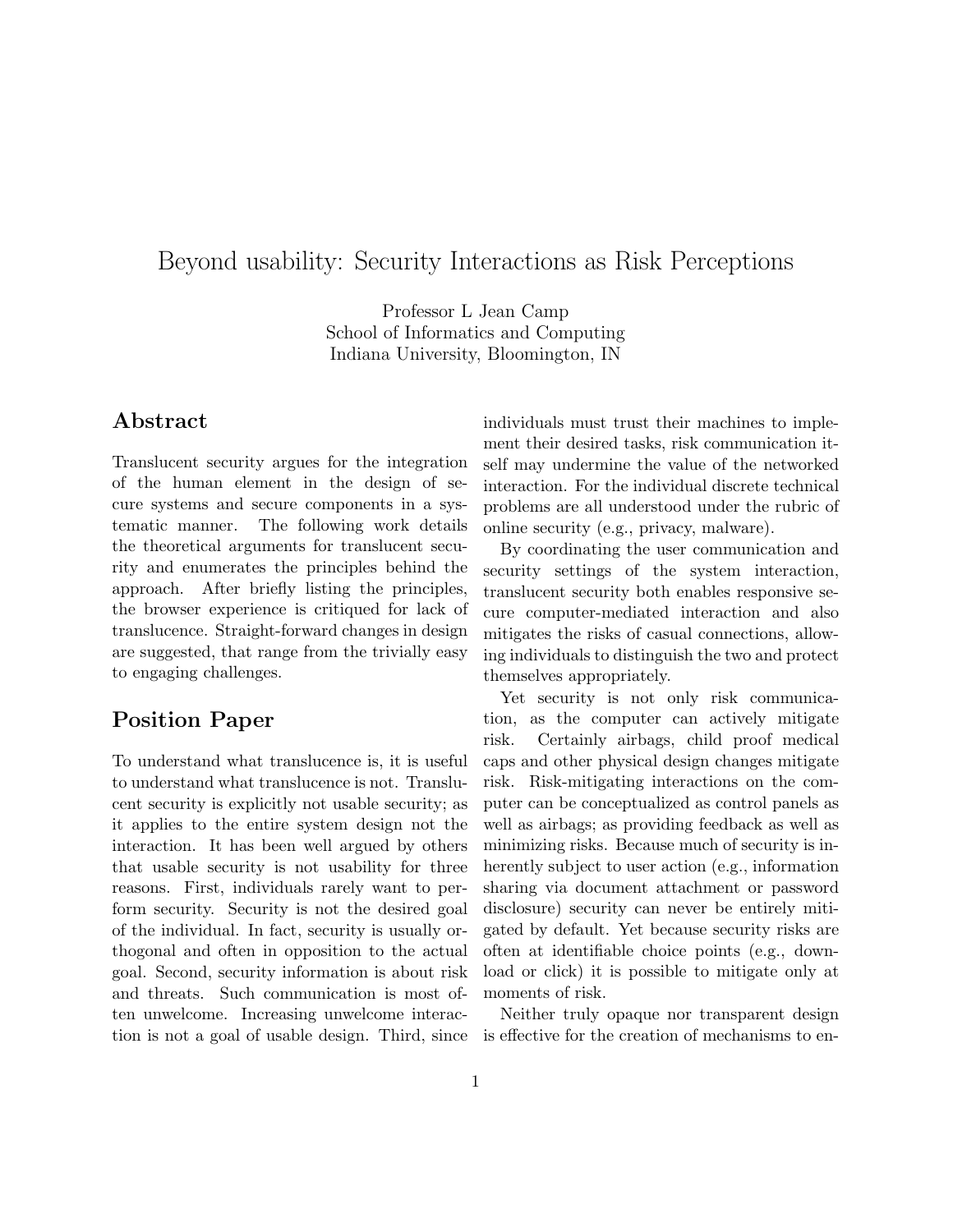able non-technical users to secure their digital assets. Usable security may argue for visibility as a principle of design. However, in the case of security, the user-action-system-consequence may be overwhelming, create anxiety, or frankly incomprehensible. Further, as actions that fail to implement security create risk, and risk is probabilistic by definition, there may in fact be no consequence at all.

Alternatively, security as a default is opaque. Default security limits user autonomy and must presume context. As a result it often appears arbitrary to the computer operator, who then seeks to subvert the security mechanism. Usability experts have been critiqued for demanding that security conform to the technically impossible. Simultaneously even security engineers recognize that the human requirements for secure systems are not humanly possible (e.g., make up a random password you will neither guess nor recall, don't write it down, and don't forget it).

Translucent security is differentiated from usability in two fundamental dimensions. First, translucent security is focused on the threat assessment. Threat and risk assessments are not consider components of the usability domain, as the expertise of the interaction designer is not on the threat. Second, translucent security assumes that the individual does not want to use security technologies at all. Components of the risk communication approach are closer to persuasive design [WS01] or safety engineering [Lev97] than usable design, more [MFB97] than design.

#### Five Guidelines

To summarize, translucent security has the following design goals. First, implement high security defaults and then automatically decrease them as feasible.

Second, make it possible to override these in a simple automated manner, with a single click. However, require the individual to experience either highly personalized or demographically specified (based on information available to the system) risk communication. Thus individuals can take risks but they do so knowingly.

Third, personalize security for the context. Some situations require temporary disarmament by the individual. One example is connecting to a commercial wireless service in an airport. Scripts must be enabled, and active advertisements accepted. Third party cookies are required. In this case the individual is required to accept high levels of risk in the interests of the party controlling the connectivity. Recall these contexts. Isolate as much of the machine as possible, and clean the machine on context changes. In contrast, some situations require the highest levels of security. Some of those can be recognized by the client machine. Examples include entering authentication credentials previously used in a financial context into a nonbanking site, installing downloaded software, or entering critical information in a recently created site, i.e. Social Security Numbers or bank account numbers. When these contexts are in conflict, for example, banking online using airport wireless, isolated the functionality that was required to establish connectivity and implement a more secure sandbox for the sensitive transaction.

Fourth, personalize security for the individual. A translucent design utilizes history and automated intelligence to provide contextual security setting and minimize individual risk. Intelligent secure interactions observe individual security behaviors by enabling individuals to disable even when security is recommended, but also im